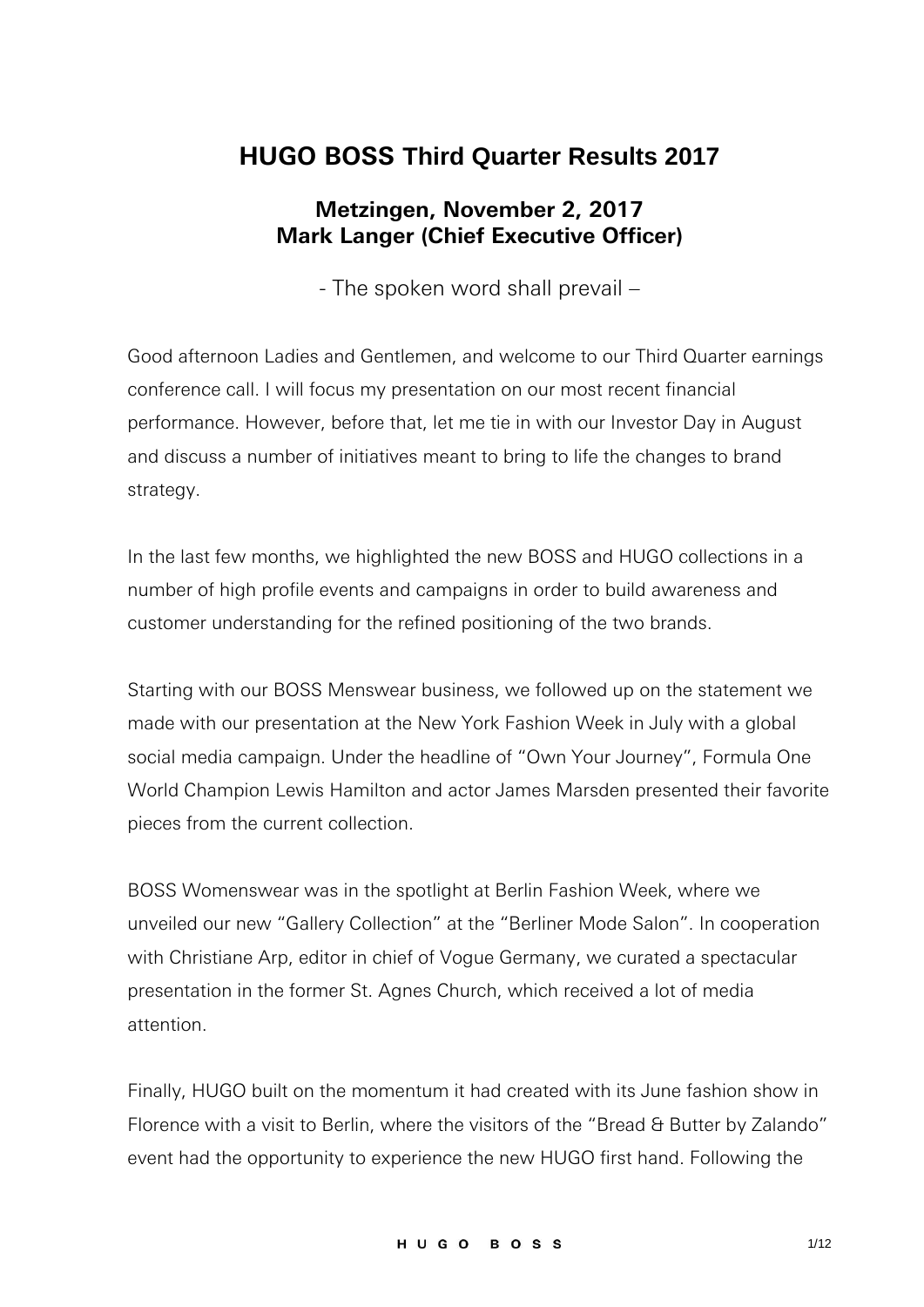idea of "See Now, Buy Now", consumers were able to purchase online all styles presented during the fashion show immediately after the event.

In terms of financial performance, we made good progress in the last three months, too. Sales momentum improved further, in particular in own retail. Region Europe and China recorded healthy increases, but also our US own retail business returned to same store sales growth in the quarter.

As a result, third quarter Group sales increased by 3% excluding currency effects. Impacted by the appreciation of the euro against almost all major currencies, revenues were up just 1% in reported terms.

By region, Europe built on the progress made in the second quarter. Third quarter sales were up 4% in euro terms and 5% on a currency-adjusted basis with similar growth across own retail and wholesale.

In own retail, performance in the region improved sequentially compared to second quarter levels. Supported by more favorable industry conditions in August and September, trends in the central and southern markets picked up compared to earlier in the year and also the UK continued to do very well. UK sales were up 9% in currency-adjusted terms, highlighting the strength of our local business as well as good demand from tourists. The latter, however, weakened towards the end of the quarter.

Sales in Germany and the Benelux markets grew by 5% and 4%, respectively. France recovered from the declines in the second quarter and was up slightly despite ongoing challenges in wholesale.

In the Americas, business was down 8% in euro terms and 4% on a currencyadjusted basis. Good growth in Latin America and Canada only partly compensated for lower sales in the US.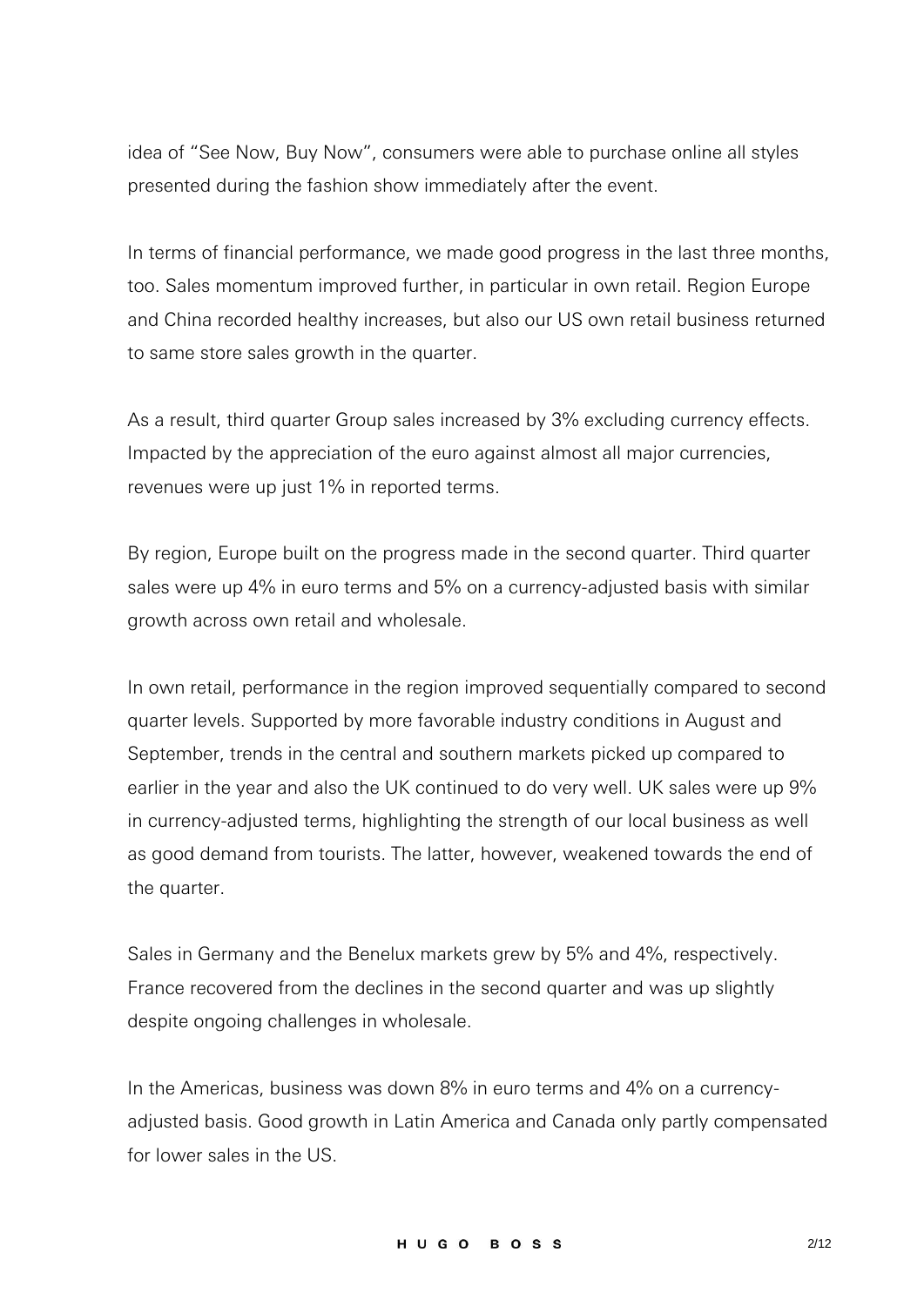In the US, our business declined 9% on a currency-adjusted basis because of double-digit decreases in the wholesale segment. The sales decline in wholesale continues to reflect the strategic reduction of off-price business, a still difficult market environment as well as a shift of demand for cold weather product into the fourth quarter. Nonetheless, we continue to be on track for our guidance of a highsingle-digit sales decline in US wholesale in 2017, so we expect performance to be better again already in the fourth quarter.

In US own retail, the positive trend from previous quarters continued. Comp store sales growth was driven by strong double-digit increases in online as well as higher revenues in freestanding stores, which outperformed outlets in the quarter. Improvements in retail management and the expansion of casualwear and athleisure offerings in our stores, even before the launch of our new collections for Spring/Summer 2018, played a key role in this respect.

Sales in Asia were down 2% in euro terms, but 4% above prior year levels in local currencies.

China remained the region's growth engine despite a slight moderation of trends against an increasingly difficult prior year comparison base. Sales in this market were 5% above prior year levels, driven by good growth in Mainland China partially offset by weaker performance in Hong Kong and Macau.

Looking at the other major markets of the region, sales in Japan increased at a double-digit rate in currency-adjusted terms, supported by strong tourist demand in the outlet channel in particular. Australia was flat, impacted by traffic declines in own retail and a weak wholesale business.

Group wide, own retail sales increased 3% in euro terms and 6% in local currencies in the third quarter.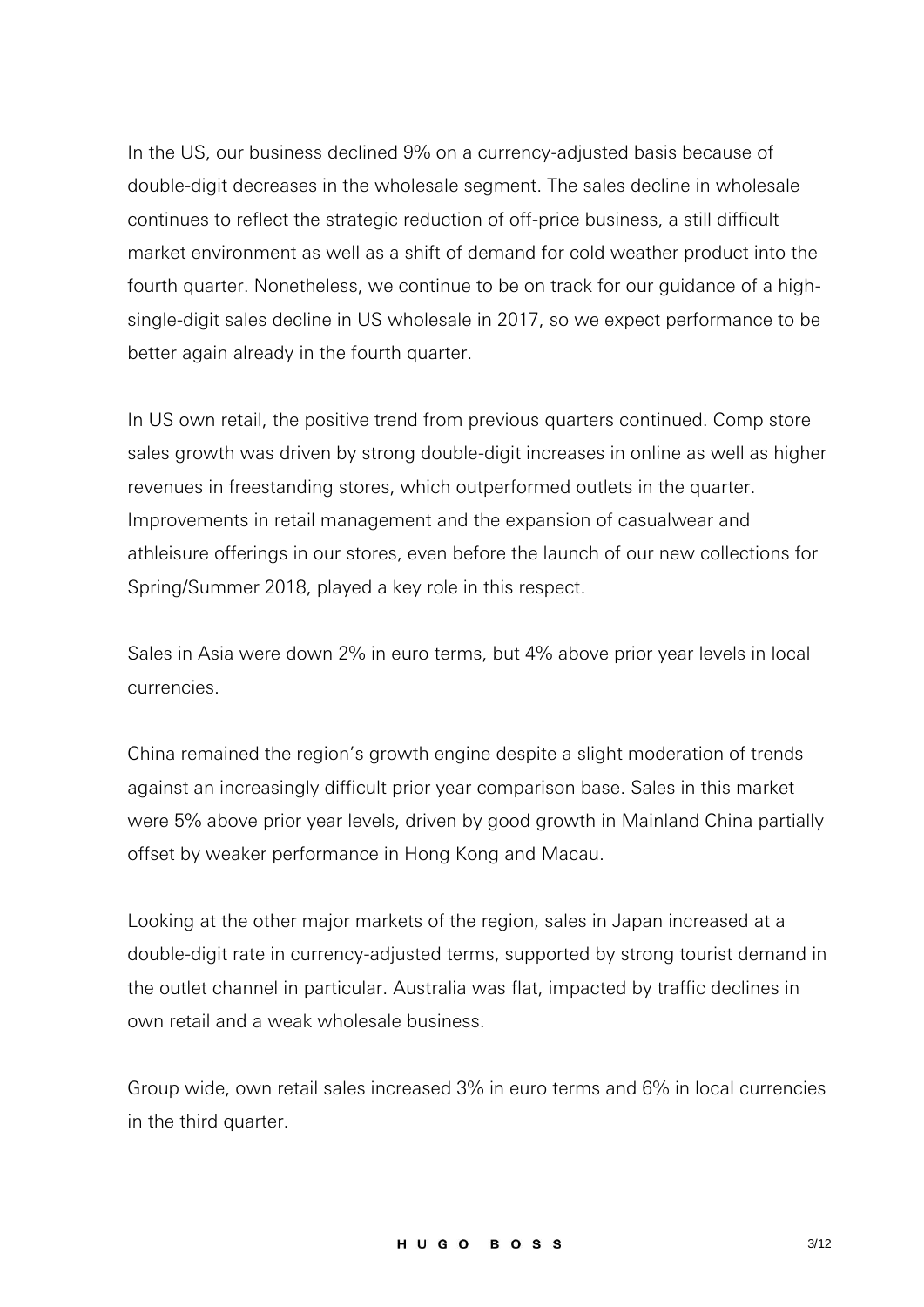On a comp store basis, the own retail channel was up almost 5%, a further improvement compared to second quarter levels despite a slightly more difficult comparison base. As mentioned in my regional comments, Europe and the Americas made good progress compared to earlier in the year and recorded midsingle-digit comp store sales increases in the quarter. The growth rate in Asia was slightly below the other two regions.

In all three regions, better conversion rates and higher volumes drove growth. Average selling prices declined slightly. This pattern is very much in line with the expectations underlying the changes in brand strategy. We are convinced that a stronger focus on casualwear and athleisure and a better-balanced offer - ranging from upper premium to luxury price points - will drive volume growth and more than offset lower average selling prices following the mix changes I just highlighted.

By retail format, directly operated stores were the best performing channel on a comp store basis. Growth rates in online and the outlet channel were slightly lower.

The online business was up 6% in the third quarter, further benefitting from the improvement measures we had started applying earlier in the year. The offer is better geared to the specific needs of our online customers now and we have made good progress in search engine optimization. In addition, enhanced CRM capabilities allow us to reach out to consumer in an increasingly targeted way.

Looking ahead, we are working on further improvements of the hugoboss.com site that will go live in the first quarter of next year. While the overall look and feel is not going to change much, we will adjust navigation and site structure to improve usability and to create two separate brand worlds for BOSS and HUGO. Over the next few weeks, we will also implement a simplified check out process as well as launch an Android version of our mobile app, complementing the existing iOS offer.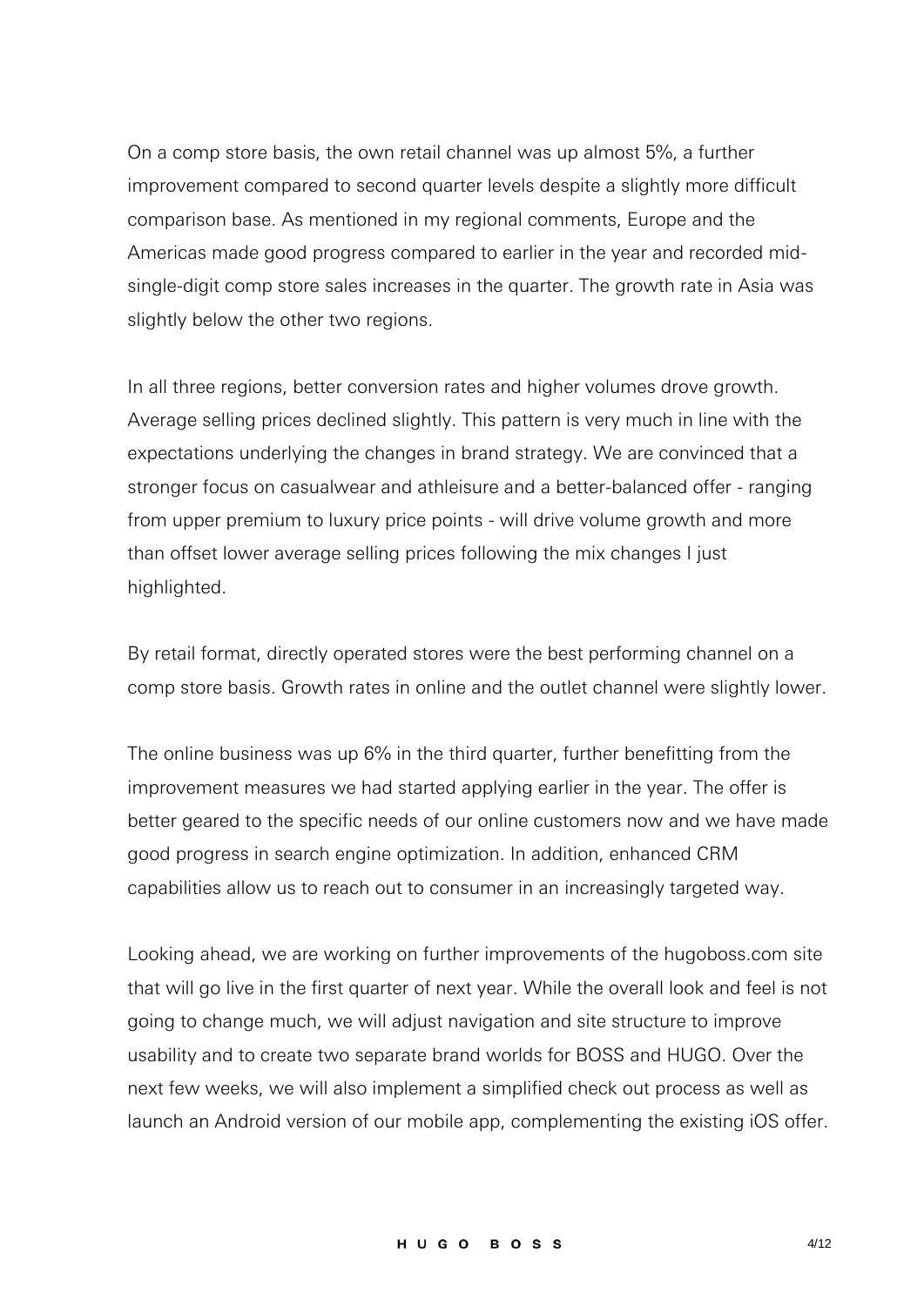Beyond growing our eCom business, we have also progressed with the integration of omnichannel elements in physical stores, a key consideration in the development of our new store concept. We have now started renovating the first few stores with the design we presented you during the Investor Day in August. Over the course of the last few weeks, we reopened our stores in Geneva and Birmingham, both now outfitted with the new store concept. Next on the list will be Dubai, where we will complete the refurbishment of the former franchise store in Dubai Mall shortly. Based on a detailed analysis of the performance of these remodeled stores, we will deploy the new concept in all openings and refurbishments planned in 2018.

In the third quarter, we opened three new freestanding stores, all located in Asia. Year-to-date, however, the number of freestanding stores declined by a net 7 to 435 at the end of September. Most of the closures were decided when we reviewed our network in summer 2016. By the end of this year, we will have discontinued operations in 15 of the 20 stores we had designated for closure in total. For the remaining five stores, we successfully negotiated more attractive rent terms and decided on far-reaching changes to the operating model. In two flagship stores in Greater China, for example, we reduce our floor space by more than half by giving up an entire selling floor. Contrary to what he had originally planned, we hence decided to continue operations in these locations. Initial results confirm that profitability of these stores has improved visibly compared to prior levels.

Turning to the wholesale channel, third quarter sales were down 3% in euro terms and 1% currency-adjusted, largely due to the aforementioned declines in the US whereas the European wholesale business was up at a mid-single-digit rate. Unavoidable differences in the timing of deliveries compared to the prior year were a negative in the Americas and a positive in Europe this quarter, but the net effect was small.

Looking out into next year, we have just started the order season for our Pre-Fall 2018 collection, the second collection designed under the new brand strategy. Given that we are only half way through the process and in light of the relatively

HUGO BOSS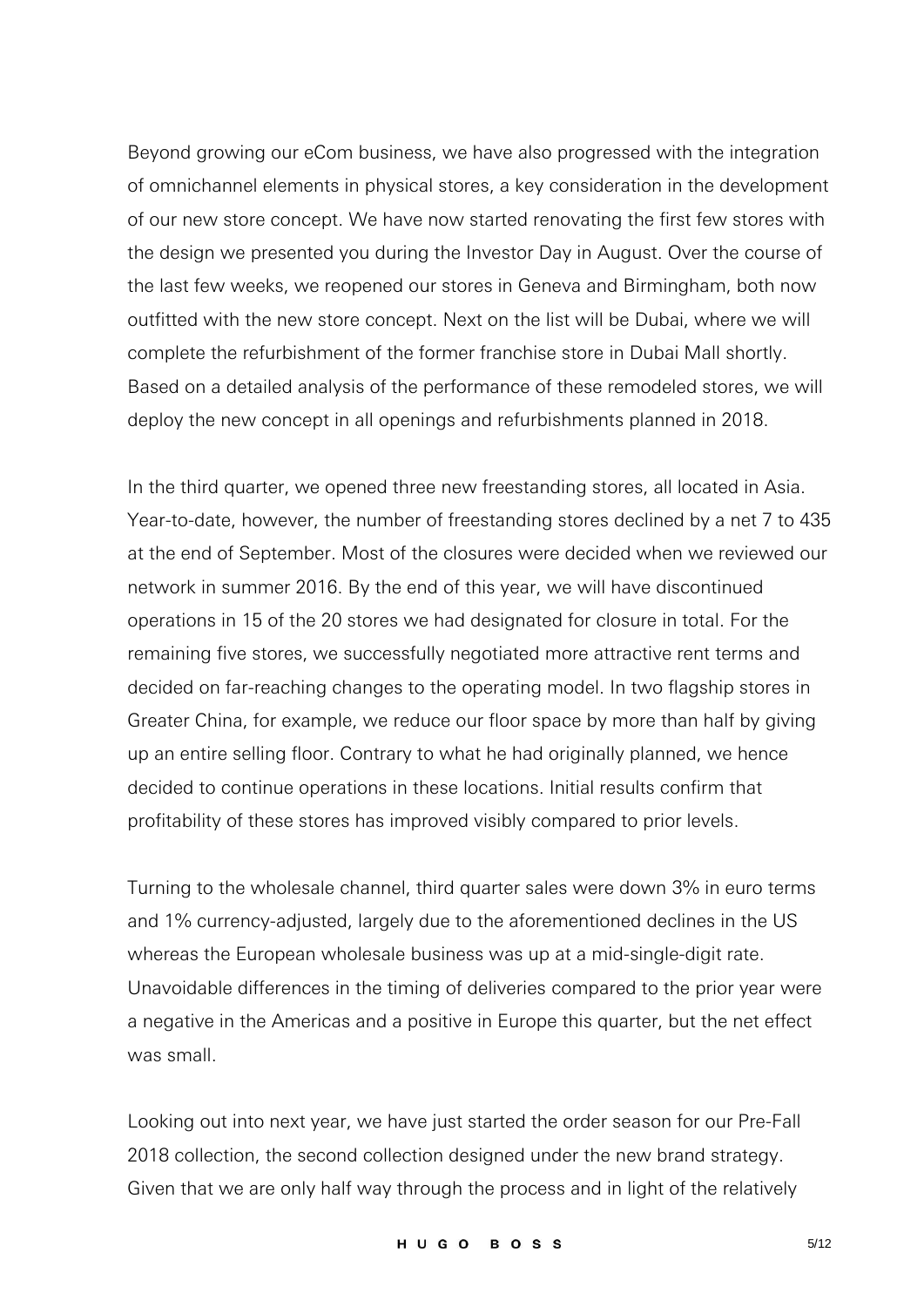small size of this collection, I ask for your understanding that we will not disclose any quantitative feedback today.

Similar to what we reported in August, the feedback of our partners on the changes in our collections and brand strategy continues to be clearly positive. However, they also remain very cautious when it comes to the overall industry outlook, irrespective of some better data reported for Germany and other European markets over summer. Based on our conversations, the majority of department store representatives expects challenging market conditions to continue, so we forecast buying budgets to remain tight also heading into 2018.

On a brighter note, the license business continues to go from strength to strength and had a stellar performance again in the third quarter. Sales were up 24% due to strong double-digit growth in the fragrance business in particular. Similar to previous quarters, strength was broad based across the product portfolio, including BOSS and HUGO as well as our Men's and Women's fragrances.

Sales in the total BOSS business increased 3% excluding currency effects in the third quarter. Performance was particularly strong in athleisure, which still retails under the name of BOSS Green in 2017. Here, sales grew at strong double-digit rates. Businesswear and casualwear revenues were up, too, albeit at more moderate levels.

HUGO sales grew 4%. Good growth in Europe was partly offset by declines in the US, where we have started to change our distribution in wholesale. In the process, BOSS is taking over spaces from HUGO in the wholesale channel, where the BOSS brand proposition is a better fit with the account's target customer. Expect this effect to weigh on HUGO sales also in 2018 as we consistently align the brand's distribution with its fashion-forward, contemporary proposition.

By gender, the 4% growth of our menswear business was driven by improvements in the collection as well as the shift of marketing expenditures and, to a lesser extent, retail floor space. The latter came at the expense of our womenswear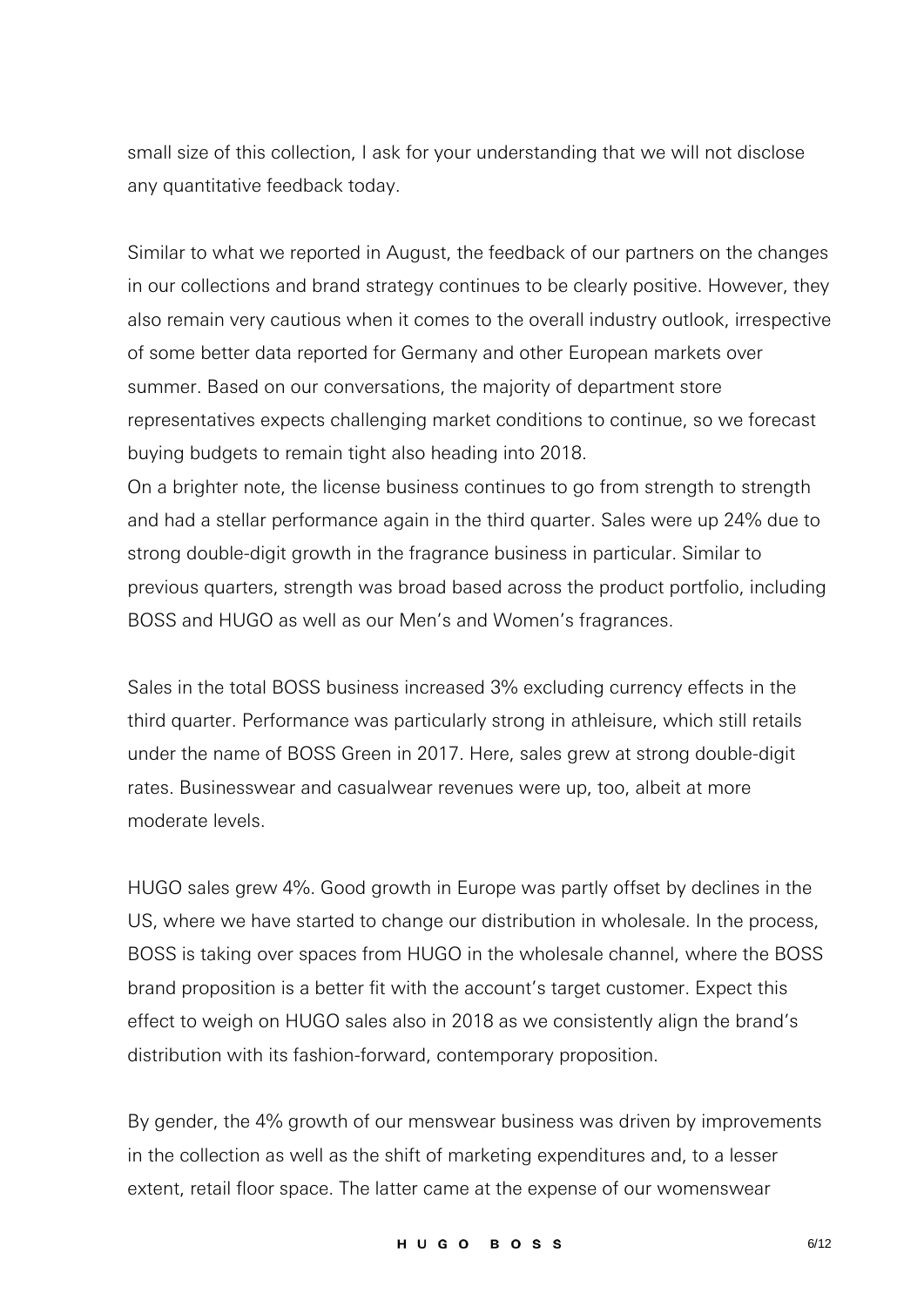business where sales declined 1%. Rest assured though that we will not stand still to also grow this part of our business as part of our commitment to bring HUGO BOSS back to profitable and sustainable growth.

Turning below the top line, gross margin was up slightly in the third quarter. This was largely due to channel mix, that means the outperformance of the own retail business over wholesale. However, the positive effect was largely offset by currency translation effects related to the strong euro, which we generally do not hedge.

All other factors were broadly margin neutral. This includes rebate management, where gains in Asia were balanced by slightly higher markdowns in Europe and the Americas.

Operating expense growth was moderate also in the third quarter. Nonetheless, increases exceeded reported sales growth. Own retail only played a minor role in this respect given the benefits from rent renegotiations, the closure of unprofitable stores and limited expansion. Instead, marketing investments in the context of the brand repositioning and the expansion of digital teams and systems are exerting structural cost pressures whose mitigation will remain an ongoing challenge also in 2018.

As a result, third quarter EBITDA before special items declined 1% compared to the prior year quarter, amounting to EUR 143 million. Currency effects had a more severe negative impact on operating profit in the third quarter compared to earlier in the year as a result of the euro appreciation versus major currencies over the last six months.

While the D&A charge and the financial result remained largely unchanged, we released EUR 5 million of provisions made in connection with the store closure program initiated in 2016. The release was recorded as income in the special items

HUGO BOSS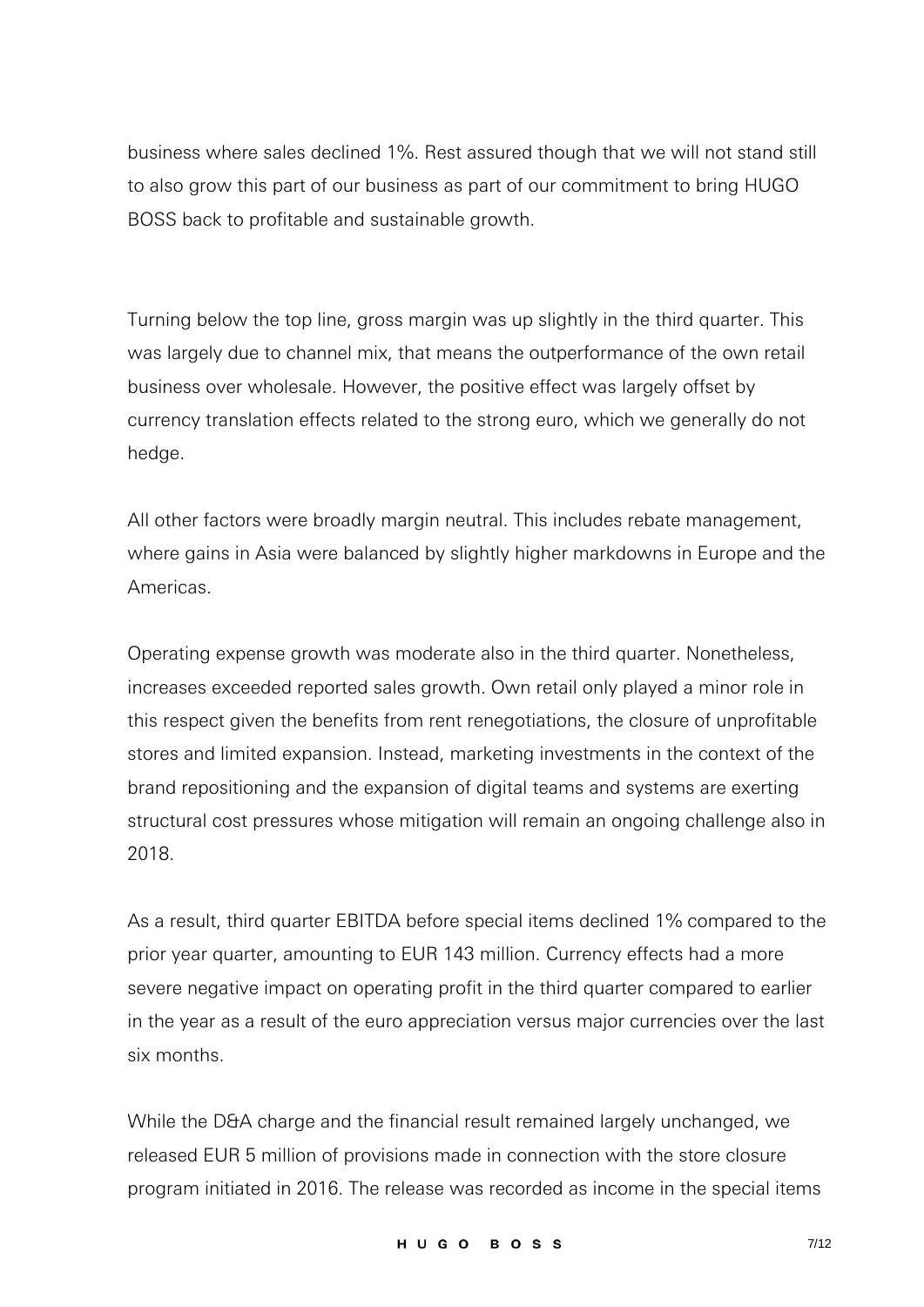line. On the one hand, we negotiated lower than expected early termination payments in some locations that we exited. On the other hand, and as I had outlined earlier, we decided against closing a handful of stores where the operational and financial outlook has improved materially since summer last year.

Offsetting this positive factor, we booked a higher tax rate this quarter in anticipation of a higher charge also in the full year. We now expect the Group's tax rate to reach around 26% in 2017, compared to 24% in 2016. This outlook reflects changes in German tax law that came into effect this year and will lead to a higher taxation of the Group's license income in 2017 and beyond.

Net of these two effects, Group profit remained virtually unchanged compared to prior year levels and amounted to EUR 80 million in the third quarter.

From a regional perspective, profitability in Europe benefitted from the good sales performance in both distribution channels and disciplined cost management. In the Americas, margin performance suffered from the sharp sales decline in wholesale. And in Asia, segment profitability was affected by negative currency effects and rising selling and distribution expenses. These factors more than offset gross margin benefits from a reduction of rebates in own retail.

Ladies and Gentlemen, I focused my comments on the third quarter in order to give you a good understanding of most recent trends. Let me also summarize where we stand after the first nine months of the year.

Group sales were up 2% in euro terms and on a currency-adjusted basis. Europe performed broadly in line. Sales in the Americas declined 3%, sales in Asia/Pacific were 5% ahead of the prior year, both in currency-adjusted terms.

EBITDA before special items was up 1%, slightly below sales growth. A better gross margin was offset by higher operating expenses in relation to sales, so that operating margin declined by 20 basis points to 17.4%. Net profit was up 43%

HUGO BOSS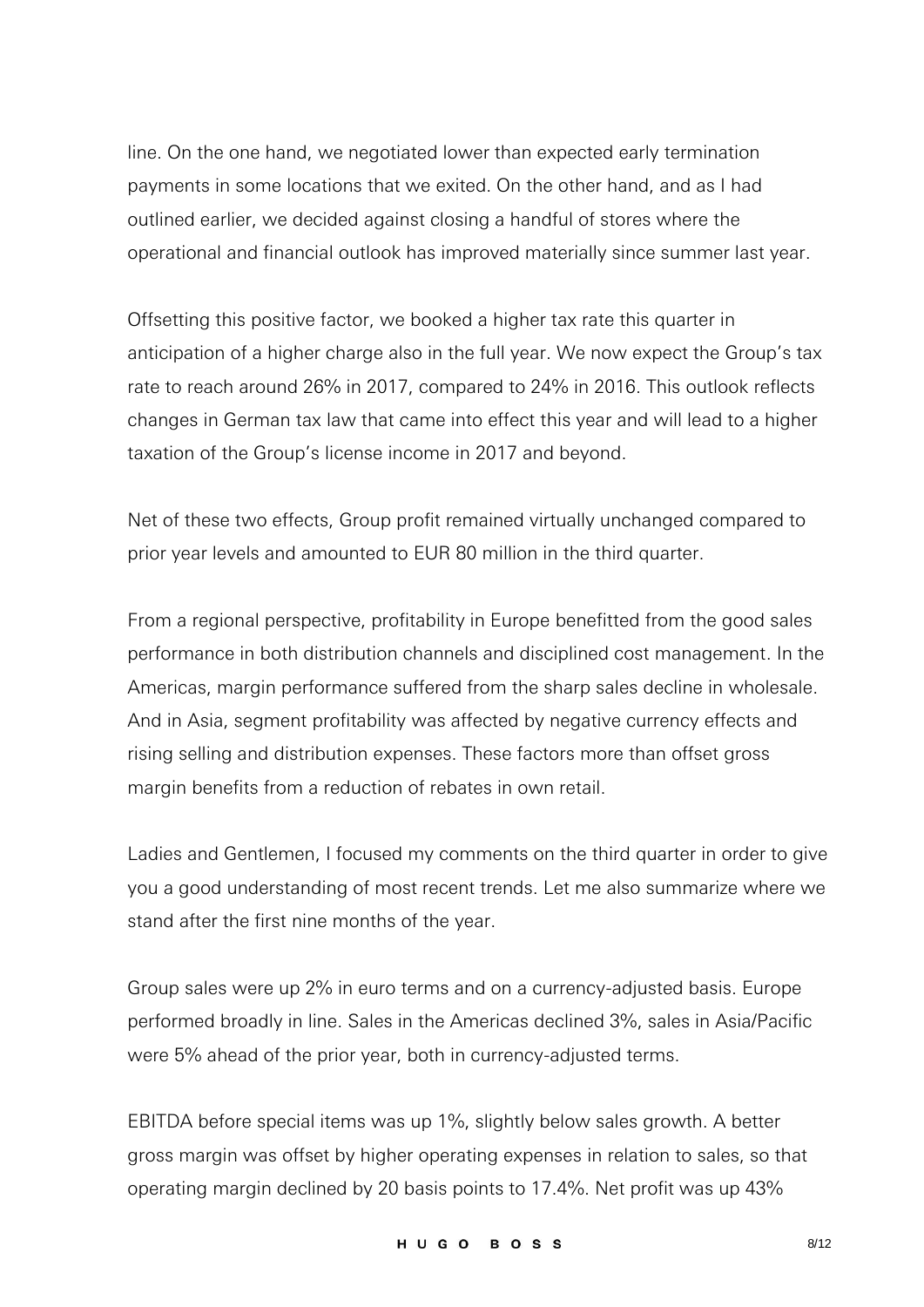following the non-recurrence and even partial reversal of prior year one-time expenses.

Let me also give you some more color on key balance sheet items and cash flow performance.

At the end of September, inventories continued to be well controlled. Group inventories were down 3% in euro terms and stable in local currencies with a similar performance across the three regions.

Despite strict inventory management, overall trade net working capital grew 5% on a currency-adjusted basis. This was due to an increase of trade receivables solely related to a different timing in the collection of cash from some larger partners. At the time of our reporting, the receivables position has almost normalized again, so we do not expect this effect to recur going forward. Irrespective of it, the rolling twelve months average of trade net working capital over sales declined to 19.3% - 40 basis points below the prior year level.

Investments decreased 29% in the first nine months. The decline was primarily due to own retail, reflecting fewer new store openings but also phasing effects related to the renovation of existing stores. As we had communicated in August, we shifted a number of renovation projects to 2018 to allow incorporating the learnings from the first rollouts of the new BOSS store concept.

Primarily because of better earnings and lower capex, free cash flow increased 29%, even including cash outflows of around EUR 25 million related to the store closures. As a result, net debt declined strongly compared to the prior year period.

Based on a better than expected year-to-date sales performance in own retail, we are upgrading our top line outlook today.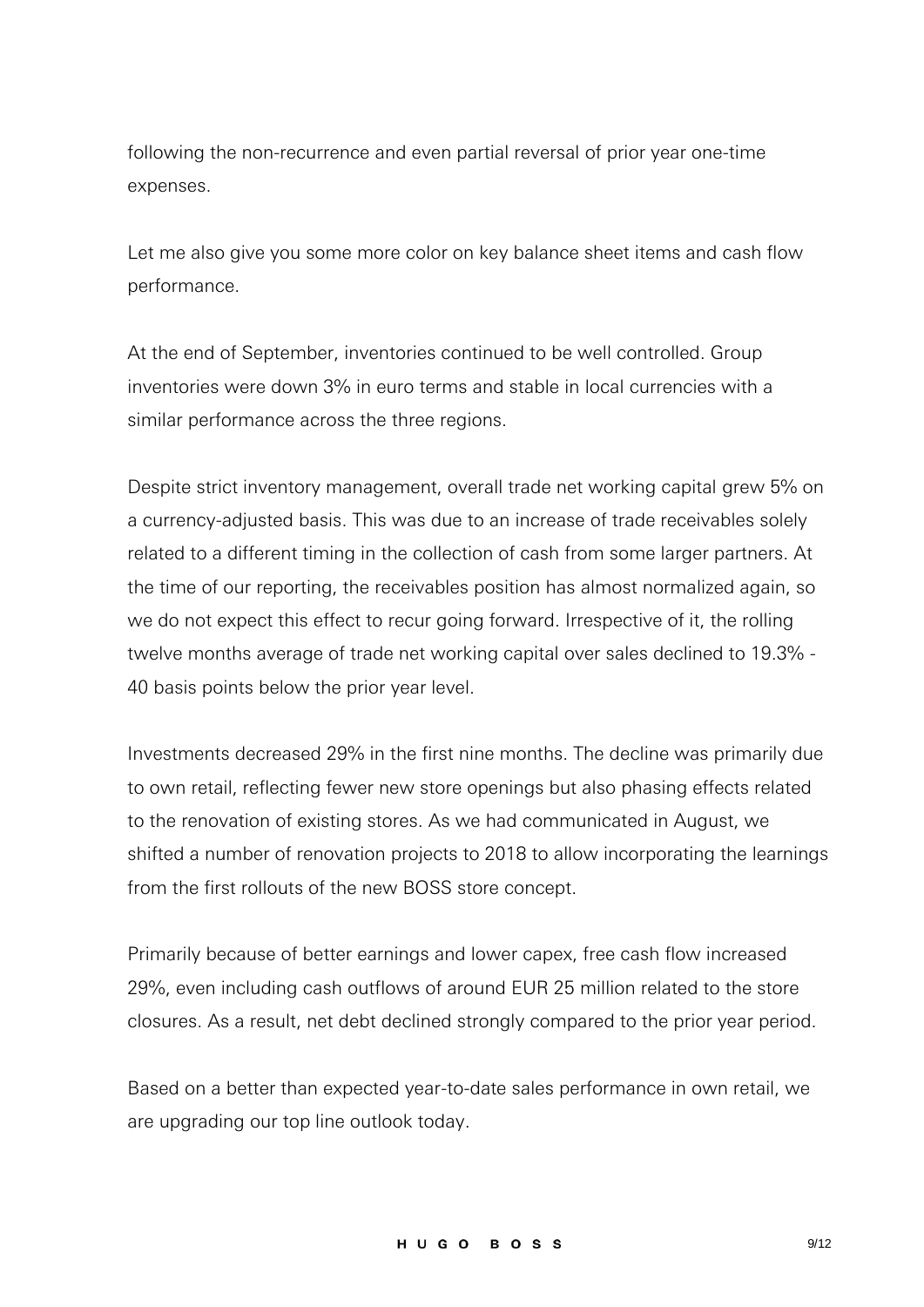We up the outlook for all three regions: Sales in Europe should increase at a lowsingle-digit rate while the Americas should deliver a broadly stable performance. Asian revenues are projected to grow at a low- to mid-single-digit rate, all on a currency-adjusted basis.

We now expect the own retail business to grow at a mid-single-digit rate on a currency-adjusted basis. On a comp store basis, sales should increase at a lowsingle-digit rate, in line with the year-to-date performance. Unchanged to earlier in the year, wholesale revenues are forecasted to decline at a low- to mid-single-digit rate. License sales will be up double-digits.

In sum, this will result in a low-single-digit increase of Group sales on a currencyadjusted basis. Previously, we had anticipated a stable performance.

The Group's gross margin should increase slightly year-over-year. A positive channel mix effect and the non-recurrence of prior year inventory write-downs will compensate for negative currency effects. We now expect EBITDA before special items to remain stable year-over-year, reflecting the midpoint of the previous guidance of a performance between -3% and +3%. This guidance includes a negative impact from exchange rate movements, which will have a greater effect on earnings than we had originally forecasted. Net income is expected to increase at a double-digit percentage rate, although growth will be slightly lower in the full year compared to the first nine months.

Last but not least, our balance sheet and cash flow outlook remains unchanged: capital expenditures will amount to between EUR 130 million and EUR 150 million. Free cash flow will exceed prior year levels and reach around EUR 250 million.

Ladies and Gentlemen, our financial results and outlook demonstrate that we are on track to achieve the goals we set ourselves or in some parts to even exceed them. I am pleased with the momentum we have built in own retail in particular,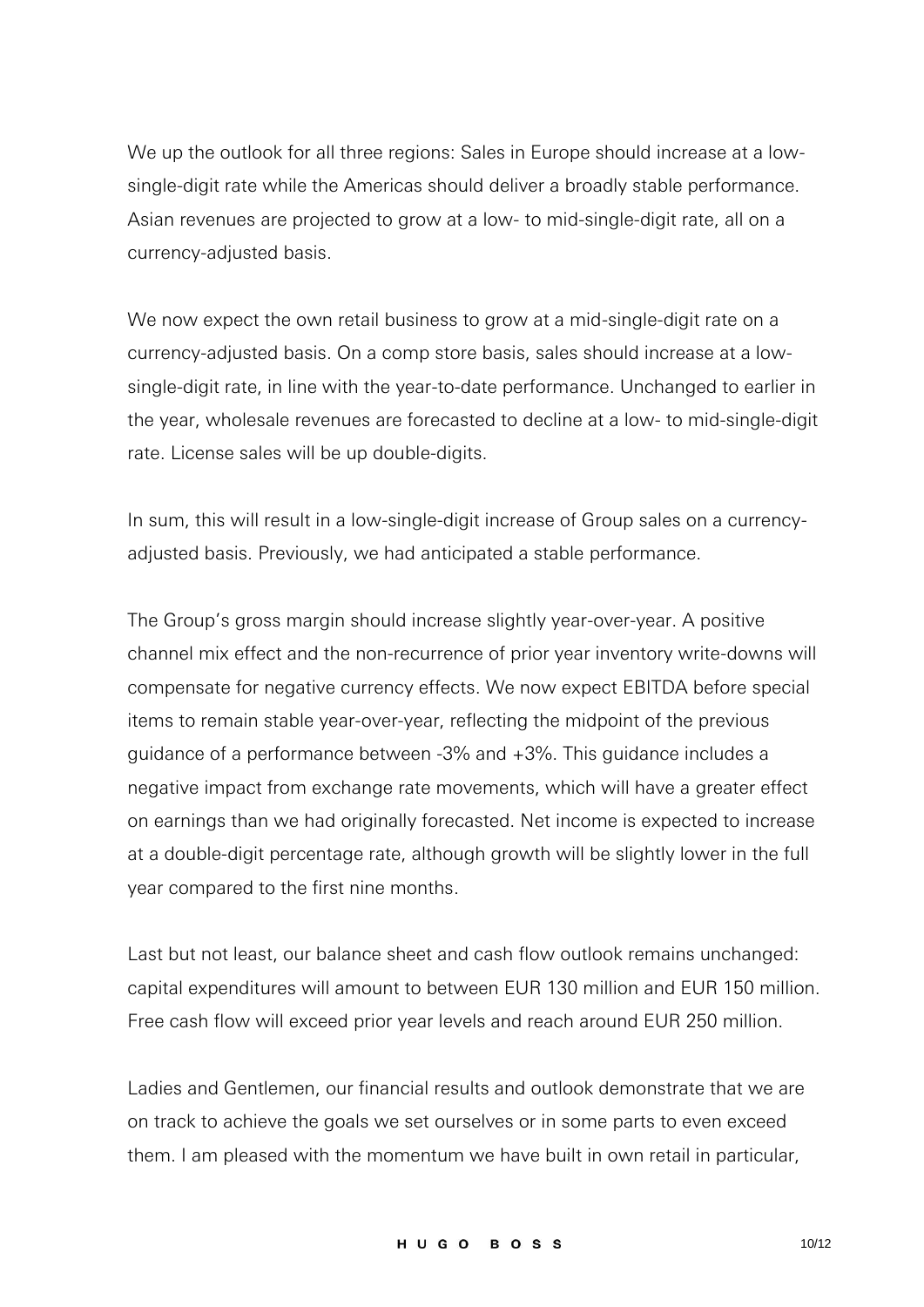but I also acknowledge that some market-related tailwinds contributed positively to performance in the last three months.

We will not be able to influence overall market trends. Instead, we focus on what is in our own hands. With a view to the next few months, this is above all building further momentum around our brands. The first deliveries of our Spring/Summer collections will become available in our stores at the end of this month. This collection is the first one fully reflecting the refined positioning of BOSS and HUGO as well as the quality investments we are making to upgrade their value proposition. We are also busy preparing for the opening of the first HUGO stores in key European cities such as Amsterdam, London, Paris and Berlin from Spring 2018 onwards.

In addition, and as discussed, enhancing our digital presence is a key priority. Beyond the optimization of hugoboss.com, digital transformation also includes the further rollout of omnichannel services, which is in full swing, as well as the digitization of key operational processes – see the digital HUGO showroom through which we are taking orders for the first time right now. Finally, we innovate the way we operate with a number of initiatives meant to drive customer-centricity and organizational agility.

With so many activities requiring the full attention of management, I am pleased to be able to pass on my CFO responsibilities shortly.

As of the beginning of December, the current team – consisting of Bernd Hake, our Chief Sales Officer, Ingo Wilts, our Chief Brand Officer, and myself as the CEO – will be complemented by Yves Müller as our new CFO. As announced a few months ago, Yves will join us from Tchibo, the German coffee and non-food retailing company, where he has held the CFO position for the last eleven years. I look forward to having him on board.